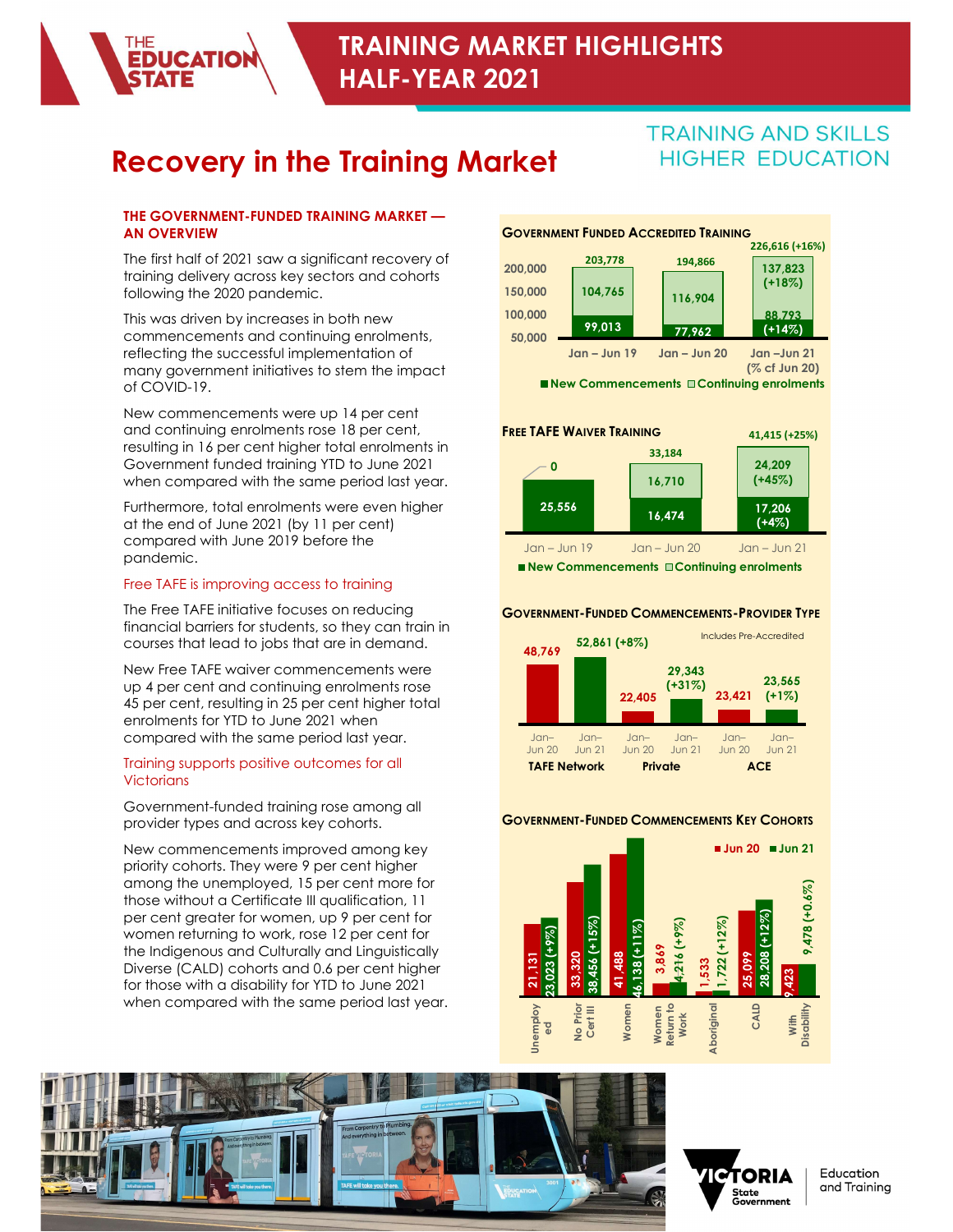

**ICATIO** 

Skills First reforms also continue to align VET delivery with Government priority areas and focus skills development towards meeting the needs of the Victorian industry and economy.

New commencements were 36 per cent higher for apprenticeships, 76 per cent more for high-value traineeships (such as Diploma of Nursing), 7 per cent greater for those undertaking pre-accredited courses and training for the NDIS workforce, up 11 per cent for those training for the family-violence workforce, and rose 20 per cent for the infrastructure workforce in YTD June 2021 when compared with the same period last year.

New commencements were also higher in both the<br>metropolitan as well as across all regional areas. metropolitan as well as across all regional areas. They were particularly high in Loddon Mallee (up 23 per cent) and Barwon South West (up 20 per cent) when compared with the same period last year.

The four industries with the highest level of commencements are: Health Care and Social Assistance, Construction, Professional, Scientific and Technical Services, and Education and Training sectors.

Commencements in courses aligned to these four industry sectors rose in the January to June 2021 period when compared with the same period last year. In all four industries, the TAFE Network continues to play a leading role in provision.

#### Work is progressing to recover from the 2020 pandemic

The TAFE and Training sector plays a critical role in supporting Victorians to re-skill, upskill and drive economic recovery in the post-COVID-19 economy.

The Skills for Economic Recovery package as well as other Government initiatives will make it easier for individuals with pre-existing qualifications to retrain. They will improve access to training for Victorians impacted by the pandemic, particularly the disadvantaged, vulnerable, women and young people.

#### GOVERNMENT-FUNDED COMMENCEMENTS



#### GOVERNMENT-FUNDED COMMENCEMENTS BY **REGIONS**

|                                                                                             | 9,026 (+36%)                                                | $(1 + 76)$<br>2,149<br>1,220             | $13,104$ (+7%)<br>12,272 | $18,577 (+7%)$<br>17,388                                | 20,765 (+11%)<br>18,728  | $12,874 (+20%)$<br>10,726    |
|---------------------------------------------------------------------------------------------|-------------------------------------------------------------|------------------------------------------|--------------------------|---------------------------------------------------------|--------------------------|------------------------------|
| $\overline{\mathcal{S}}$                                                                    | 6,618<br>Apprentice<br>-ships                               | <b>Traineeships</b><br><b>High Value</b> | Workforce<br><b>SIGN</b> | Accredited<br>Pre-                                      | Violence<br>Family       | structure<br>Infra-          |
|                                                                                             | <b>GOVERNMENT-FUNDED COMMENCEMENTS BY</b><br><b>REGIONS</b> |                                          |                          |                                                         |                          |                              |
|                                                                                             |                                                             |                                          |                          | $Jan -$<br><b>Jun 20</b>                                | $Jan -$<br><b>Jun 21</b> | Change<br>$20 - 21$          |
|                                                                                             | Metropolitan                                                |                                          |                          | 60,428                                                  | 68,615                   | $14\%$ $\triangle$           |
|                                                                                             | Regional                                                    | <b>Barwon South West</b>                 |                          | 5,708                                                   | 6,856                    | 20% ▲                        |
|                                                                                             | <b>Grampians</b>                                            |                                          |                          | 2,518                                                   | 2,826                    | 12% ▲                        |
|                                                                                             | <b>Loddon Mallee</b>                                        |                                          |                          | 3,503                                                   | 4,312                    | 23% ▲                        |
|                                                                                             | Hume<br><b>Gippsland</b>                                    |                                          |                          | 3,844<br>2,312                                          | 3,950<br>2,653           | $2.8\%$ $\triangle$<br>15% ▲ |
|                                                                                             | <b>All Regional</b>                                         |                                          |                          | 17,885                                                  | 20,597                   | 15% ▲                        |
|                                                                                             | Victoria (incl. other)                                      |                                          |                          | 77,962                                                  | 88,767                   | 14% ▲                        |
|                                                                                             |                                                             |                                          |                          | Other includes where location is unknown or not stated. |                          |                              |
| <b>TOP 4 INDUSTRY AREAS FOR GOVERNMENT-</b><br><b>FUNDED COMMENCEMENTS, JANUARY-JUNE 21</b> |                                                             |                                          |                          |                                                         |                          |                              |
|                                                                                             |                                                             |                                          |                          |                                                         |                          |                              |

### TOP 4 INDUSTRY AREAS FOR GOVERNMENT- FUNDED COMMENCEMENTS, JANUARY-JUNE 21